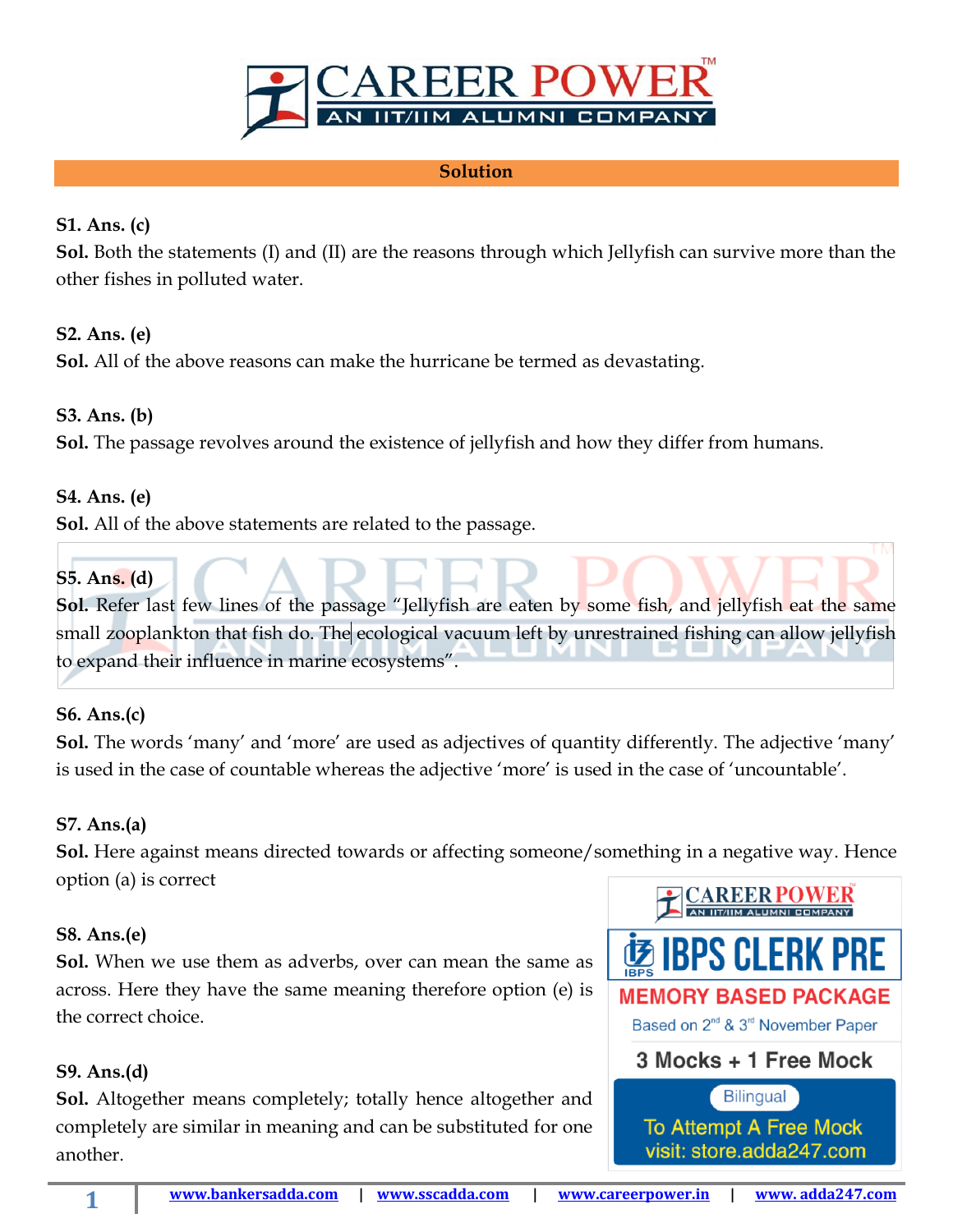# **S10. Ans.(e) Sol.** Challenge (verb) means to question if something is true or legal.

**S11. Ans.(a) Sol.** Option (a) is the correct choice.

## **S12. Ans.(c)**

**Sol.** Comes across here means to behave in a way that makes people believe that you have a particular characteristic

## **S13. Ans.(e)**

**Sol.** Above board means legitimate, honest, and open.

## **S14. Ans.(d)**

**Sol. Turn on** here means to have as the main topic or point of interest.

## **S15. Ans.(e)**

**Sol.** Takeover means an act of assuming control of something, especially the buying out of one company by another.

## **S16. Ans.(d)**

**Sol.** Put-on means an attempt to deceive someone into believing something that is not true.

## **S17. Ans.(e)**

**Sol.** Put up with means to accept or continue to accept an unpleasant situation or experience, or someone who behaves unpleasantly.

## **S18. Ans.(d)**

**Sol.** Gave in here means to finally agree to what someone wants, after refusing for a period of time.

## **S19. Ans.(d)**

**Sol.** Cut in here means to pull in too closely in front of another vehicle after having overtaken it.

## **S20. Ans.(d)**

**Sol.** 'Wears off' means lose effectiveness or intensity.

## **S21. Ans. (a)**

**2**

**Sol.** Option (b) is incorrect because 'The first two chapters' will be used in place of 'The two first chapters' as ordinal adjective ( like…first, second…next, last etc.) is used first then after that cardinal adjective is used ( one, two, three, four etc.). Other options are also incorrect similarly and only option (a) is correct.

**[www.bankersadda.com](http://www.bankersadda.com/) | [www.sscadda.com](http://www.sscadda.com/) | [www.careerpower.in](http://www.careerpower.in/) | [www. adda247.com](http://www.careeradda.co.in/)**